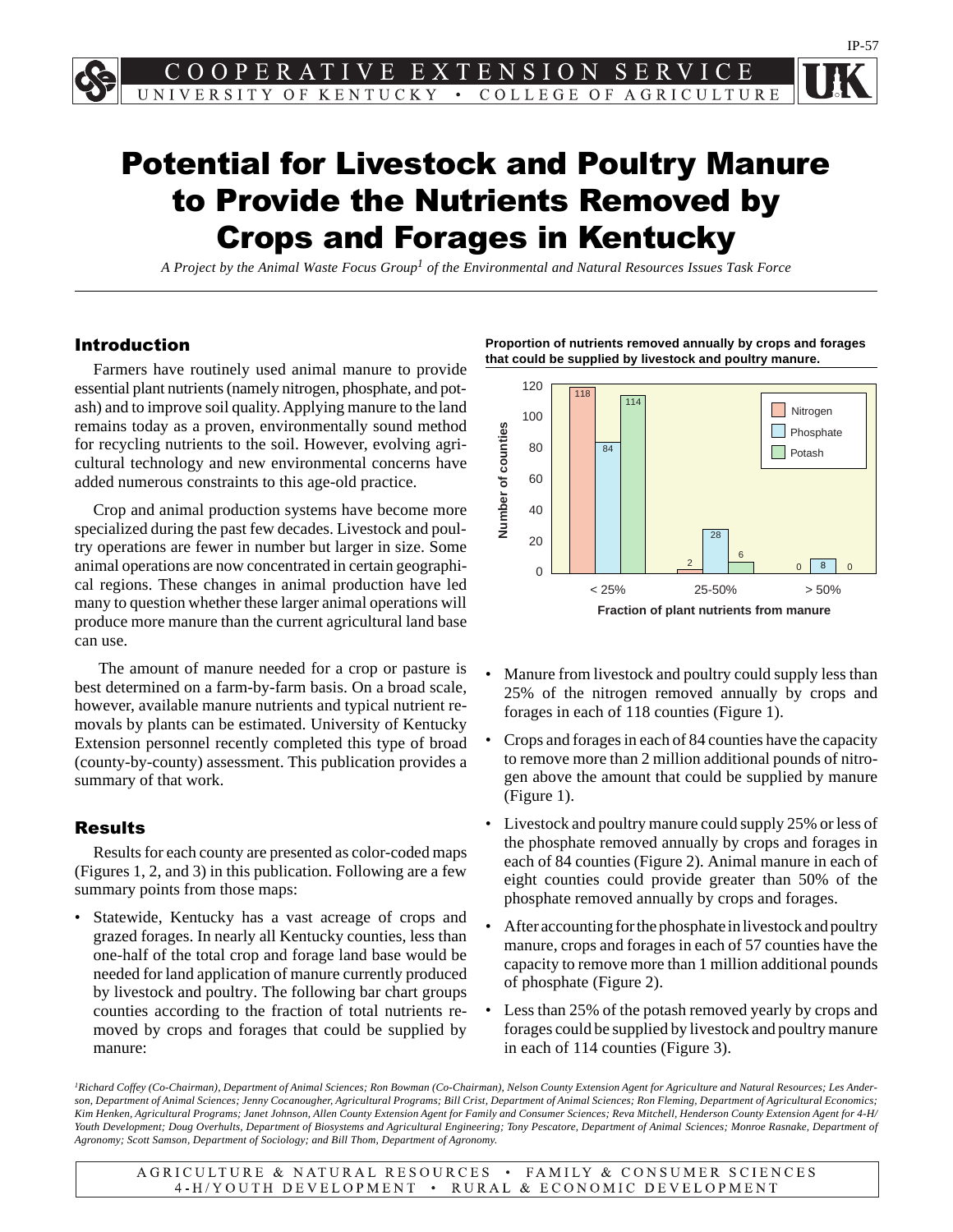- In addition to potash that could be supplied by manure, crops and forages in each of 101 counties have the capacity to remove more than 1 million additional pounds of potash (Figure 3).
- A majority of counties with limited potential to use additional manure nutrients are located in the eastern part of the state and currently have relatively limited animal and crop production.

## Using the Results

#### **What are potential uses of the assessment?**

The assessment results are only a snapshot of potential manure nutrient use on a relatively large scale (a countywide basis) and do not provide for evaluations at the individual farm level. Due to the broad nature of the assessment, prudence must be used when drawing conclusions from the results.

The assessment may be most useful as a benchmark of the potential of current manure utilization for a county or region of the state. When used in this manner, the assessment results may help:

- Provide overall perspective and serve as a starting point for discussions of current or future livestock and poultry production within a county or area.
- Evaluate areas where new or expanded animal operations are proposed.
- Identify areas where alternative uses of animal manure should be explored. For example, if a county's crop and forage production is limited, manure utilization options other than for plant growth may need to be considered.
- Provide insight into the concentration of livestock and poultry in Kentucky relative to crop and forage production.

The assessment does not take into account the manure management practices currently being used on individual farms and should not be used to:

- Define the potential for or place restrictions on any county's future livestock or poultry production. This information should only be used as a starting point for discussions concerning potential for expansion of existing animal enterprises or the opportunity for new ones.
- Conclude that livestock or poultry production either does or does not cause environmental problems in any county or region. No assessment of environmental impact can be made from the nutrient production and removal estimates presented here. The environmental impact of livestock and poultry operations within a county or area is dependent on manure management practices at the individual farm level.

### How the Study Was Done

The assessment was based on a procedure developed by the Natural Resources Conservation Service (NRCS). It involved comparing the amount of manure nutrients produced annually by livestock and poultry to the amount of these nutrients removed from the land by crop and forage production each year. From this comparison, the apparent nutrient balance within each Kentucky county was estimated.

Animal inventories and crop production estimates for each county were obtained from the 1997-1998 Kentucky Agricultural Statistics report, the 1997 U.S. Census of Agriculture, and industry surveys. Animal species included were beef cattle, dairy cattle, swine, and poultry. Crop and forage production estimates were included for corn, corn silage, soybean, winter wheat, sorghum, barley, alfalfa hay, all other types of hay, burley tobacco, dark fire-cured and air-cured tobacco, and forage from grazed pastureland.

Amounts of nitrogen, phosphate, and potash excreted annually by livestock and poultry were estimated using average manure production and manure nutrient content values published by the American Society of Agricultural Engineers and the NRCS. These estimates were adjusted to account for manure and manure nutrient losses that typically occur during collection and storage of manure.

Annual removal of nitrogen, phosphate, and potash by crops and forages was estimated from data developed at the University of Kentucky and data reported by the NRCS.

A detailed discussion of the methods and assumptions used in assessment can be found in the Cooperative Extension Service publication *Assessment of the Potential for Livestock and Poultry Manure to Provide the Nutrients Removed by Crops and Forages in Kentucky* ( IP-56).

**If the estimated percentage for a county shows that current nutrient production in animal manure is close to or greater than nutrient removal by crops and forages, has that county reached or exceeded the level of animal production it can support?**

The assessment does not account for all factors that influence a county's true balance of nutrients. Therefore, although the assessment may indicate livestock and poultry currently in place in a county are producing all the manure nutrients its crops and forages can remove, the county's farms may have the ability to use additional manure nutrients and should be examined more closely.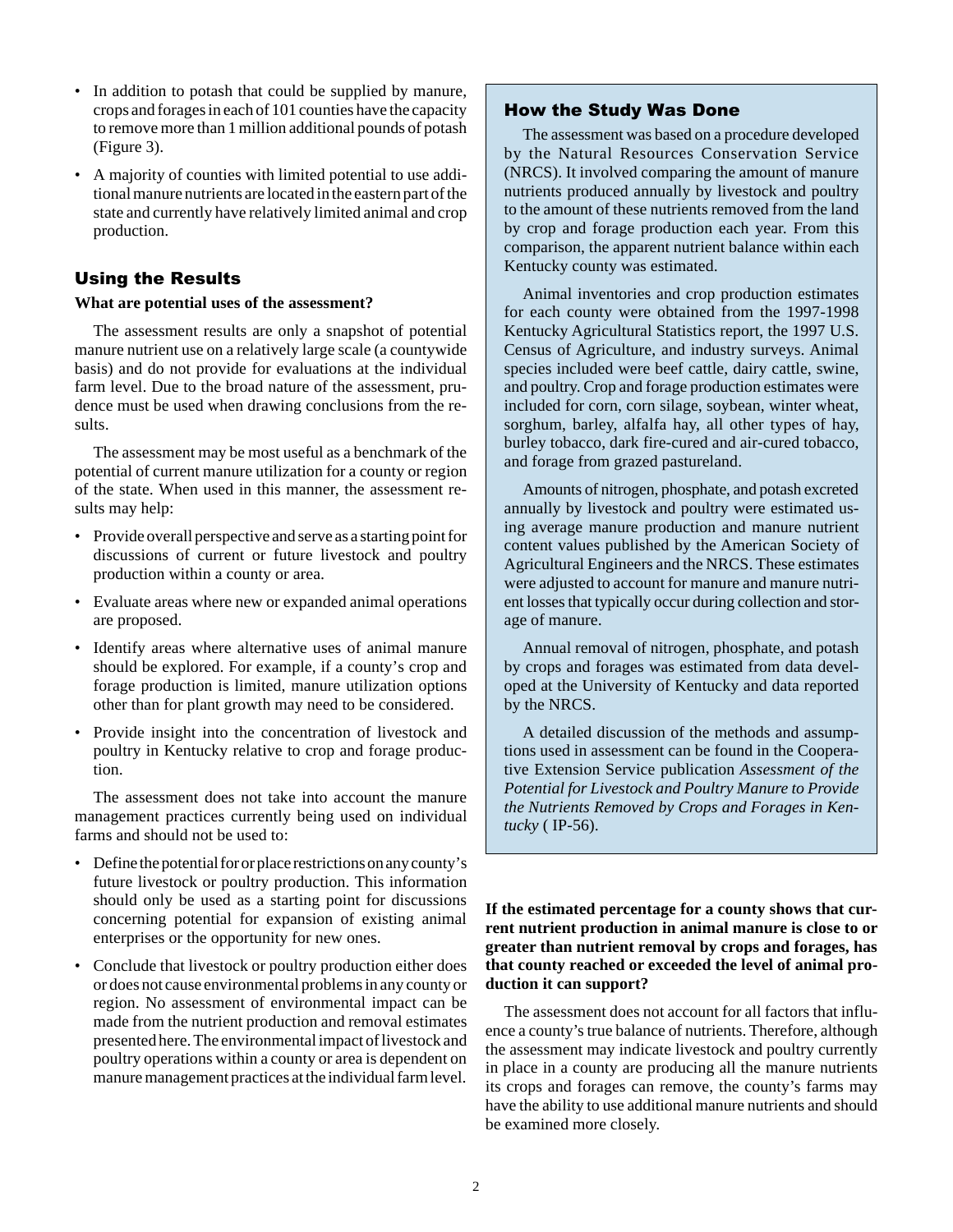As an example of how other factors can be important, consider the estimates for Muhlenberg County, which indicate that manure from livestock and poultry could supply 134% (an excess of 443,282 pounds) of the phosphate removed annually by the county's crops and forages. However, the following factors illustrate that there is substantial potential to effectively use the apparent surplus of manure phosphate:

- Much of the manure produced in Muhlenberg County is handled as a solid and is routinely transported to various off-site destinations, including some out of the county.
- The assessment shows that in nearby counties, crop and forage phosphate removal exceeds manure phosphate production by over 20 million pounds.
- Local strip mine reclamation projects, a large land area not included in the crop and forage land base of this assessment, have been used for much of the manure produced in Muhlenberg County.

Therefore, it cannot be unequivocally stated that the limits of animal production have been reached in Muhlenberg County.

### Other Factors to Consider

A simple countywide calculation of nutrients produced and nutrients removed does not provide a complete manure management picture. Developing solutions that are technically sound, environmentally responsible, and economically viable will require a cooperative effort between the agricultural community, local and state officials, regulators, University personnel, and citizen groups. To effectively evaluate potential developments in animal production, the following questions should be addressed on a farm-by-farm basis:

- Is an adequate amount of suitable land (based on the crops and forages to be grown and soil fertility levels) available to use the manure nutrients that will be generated by animals?
- What is the potential for transporting surplus animal manure to nutrient-deficit areas?
- Will manure be used solely for crop and forage production, or are there alternatives for manure that will (or could) be used?
- Are more intensive cropping practices or alternative crops available that could use above-average quantities of nutrients?
- Can new technologies be applied to reduce the expected output of manure nutrients?

### Current Regulations

Regulations are currently in place to ensure animal operations use manure in an environmentally sound manner. The following highlights major environmental regulations:

- **Kentucky No Discharge Operational Permit** (KNDOP; 401 KAR 5:005)—Animal operations that collect and store manure as a liquid are required to obtain an operating permit (KNDOP) from the Kentucky Division of Water. As part of the permitting process, operations must show that sufficient land is available to fully use the manure nutrients that will be produced by the operation.
- **The Kentucky Agricultural Water Quality Plan** All Kentucky farms are required to develop an Agricultural Water Quality Plan. Plans for animal enterprises must include a system of manure management that ensures manure nutrients are used in a manner that protects the environment.
- **Permits for Swine Feeding Operations** (401 KAR 5:009)—The Natural Resources and Environmental Protection Cabinet made this regulation effective in 1998. It sets forth conditions for the construction and operation of new or expanded swine feeding operations larger than 1,000 swine units. It is subject to action by the Kentucky Legislature in 2000.
- **Environmental Performance Standards** (401 KAR 47:030) —Through permit-by-rule, poultry operations are subject to this solid waste regulation, which sets minimum environmental standards for the treatment, storage, recycling, and disposal of solid wastes.

#### Summary

These estimates provide, for each Kentucky county, a snapshot comparison of nutrients supplied by manure and nutrient removal by crops and forages. For a majority of counties, nutrients from animal manure are insufficient to meet the nutrient removal capacities of crops and forages. However, more information and data collection is needed to gain a better understanding of each county's true nutrient balance.

Educational programs of the Kentucky Cooperative Extension Service serve all people regardless of race, color, age, sex, religion, disability, or national origin. Issued in furtherance of Cooperative Extension work, Acts of May 8 and June 30, 1914, in cooperation with the U.S. Department of Agriculture, C. Oran Little, Director of Cooperative Extension Service, University of Kentucky College of Agriculture, Lexington, and Kentucky State University, Frankfort. Copyright © 1999 for materials developed by the University of Kentucky Cooperative Extension Service. This publication may be reproduced in portions or its entirety for educational or nonprofit purposes only. Permitted users shall give credit to the author(s) and include this copyright notice. Publications are also available on the World Wide Web at: http://www.ca.uky.edu. Issued 9-1999, Last Printed 9-1999, 3500 copies, 3500 copies to date.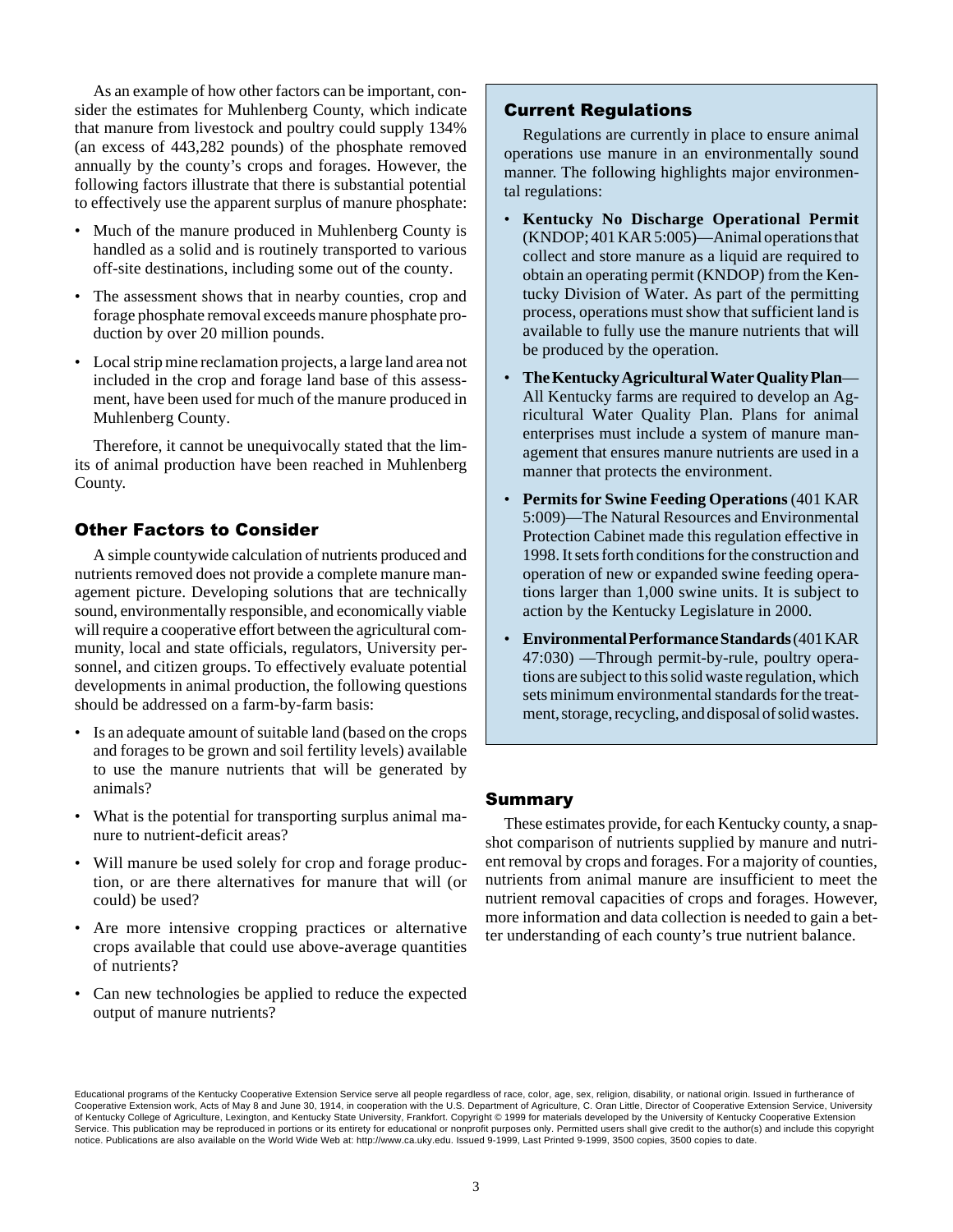# **Figure 1. Nitrogen Supplied by Manure Relative to the Amount Removed by Crops and Forages**



**to supply 2% of the nitrogen that is removed annually by crops and forages. To fully meet the nitrogen removal potential of the crops and forages, more than 16,000,000 additional pounds of nitrogen would be needed.**

#### **NOTES:**

**(1) Nutrient removal refers to the amount of a nutrient removed from the land when crops are harvested and forages are grazed. (2) Countywide estimates of nutrient removal potential should not be used alone to evaluate the potential environmental impact of animal production.**

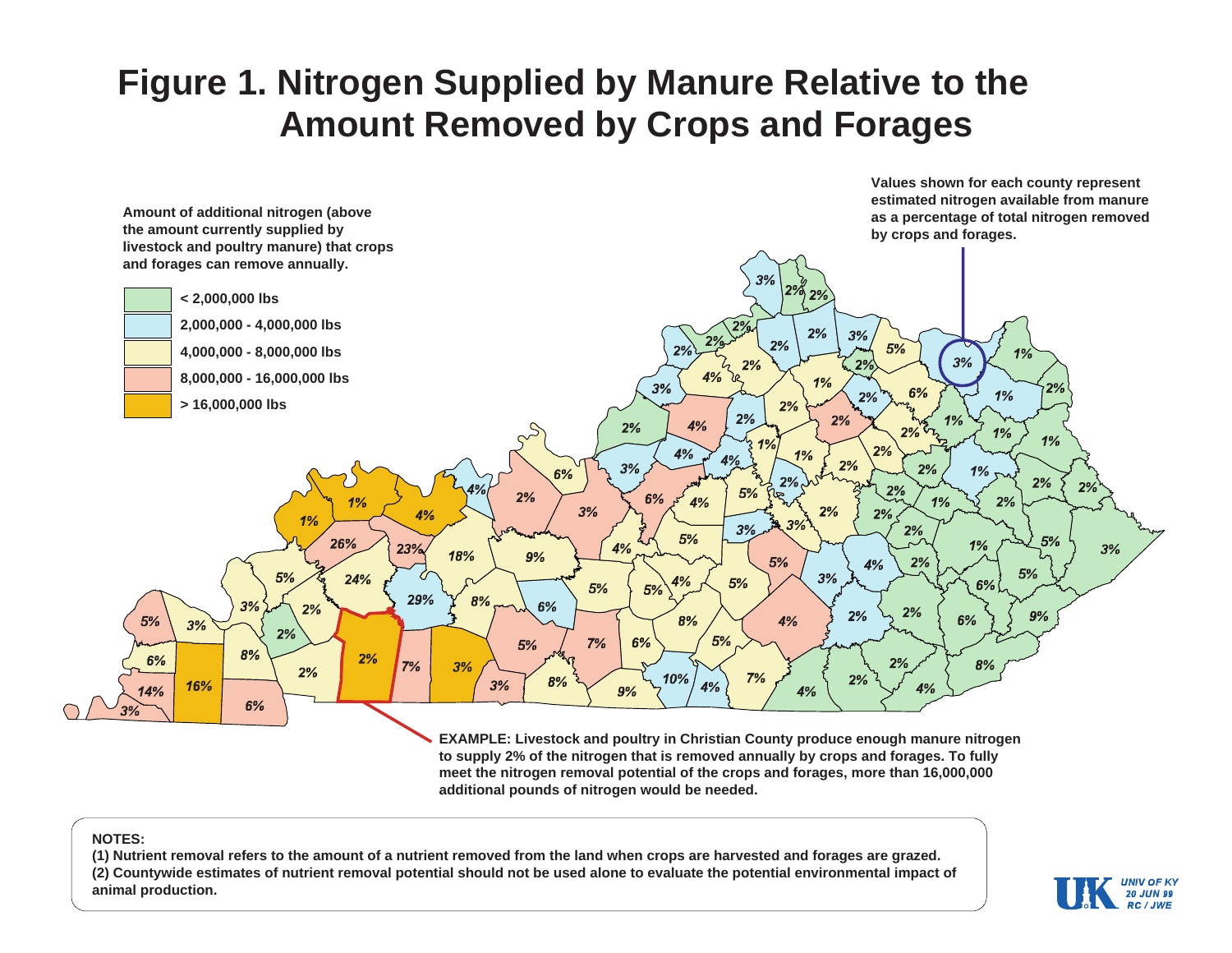# **Figure 2. Phosphate Supplied by Manure Relative to the Amount Removed by Crops and Forages**



**EXAMPLE: Livestock and poultry in Christian County produce enough manure phosphate to supply 11% of the phosphate that is removed annually by crops and forages. To fully meet the phosphate removal potential of the crops and forages, more than 4,000,000 additional pounds of phosphate would be needed.**

#### **NOTES:**

**(1) Nutrient removal refers to the amount of a nutrient removed from the land when crops are harvested and forages are grazed. (2) Countywide estimates of nutrient removal potential should not be used alone to evaluate the potential environmental impact of animal production.**



**Values shown for each county represent**